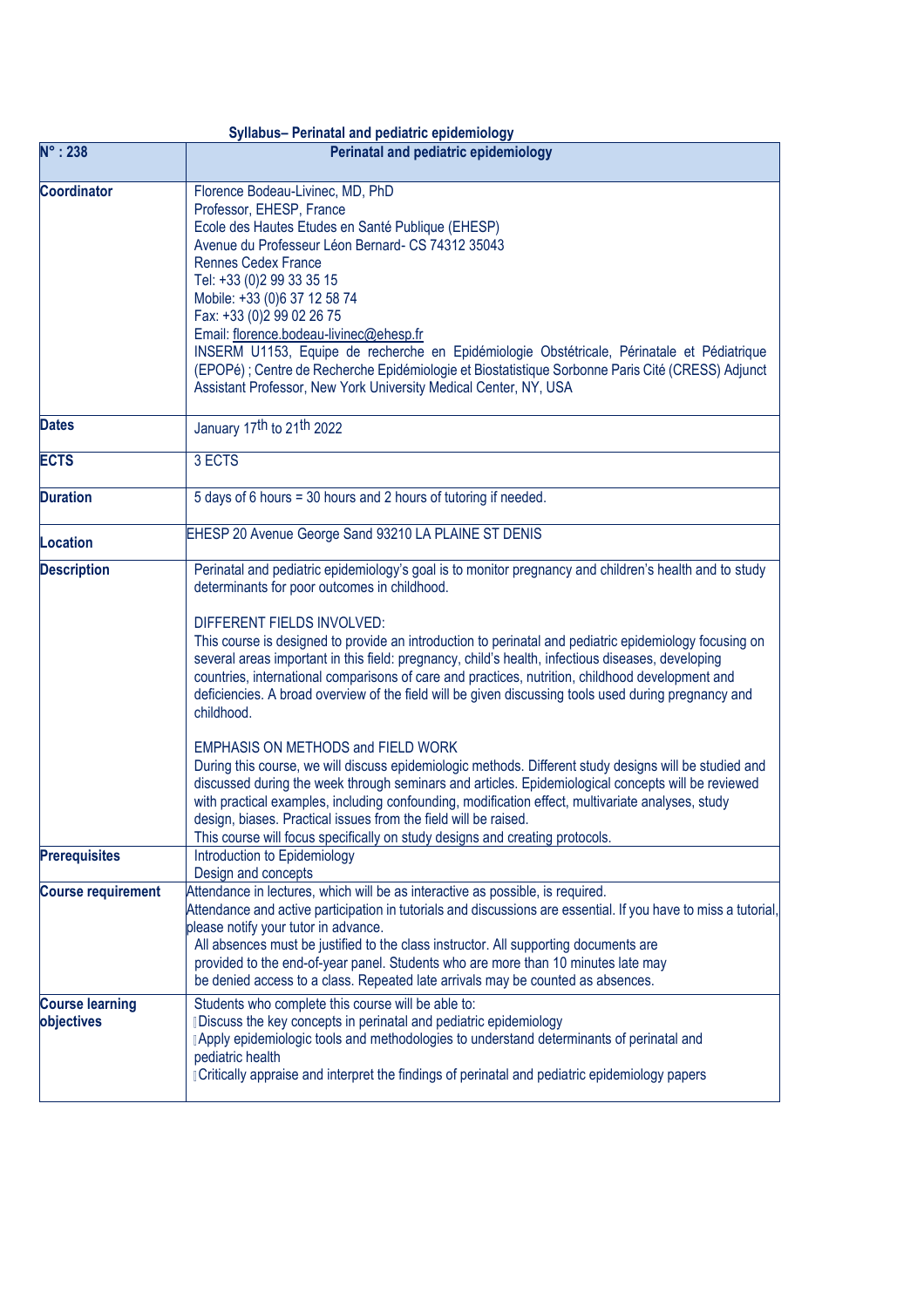| <b>Competences</b>                                                                | Competences from the ASPHER framework:                                                                                                                                                                                                                                                                                                                                                                                                                                                                                             |
|-----------------------------------------------------------------------------------|------------------------------------------------------------------------------------------------------------------------------------------------------------------------------------------------------------------------------------------------------------------------------------------------------------------------------------------------------------------------------------------------------------------------------------------------------------------------------------------------------------------------------------|
|                                                                                   | 1.2 Is able to describe the key features of the epidemiology of the significant causes of morbidity and<br>mortality in the population for which they have responsibility                                                                                                                                                                                                                                                                                                                                                          |
|                                                                                   | 1.3 Uses vital statistics and health indicators effectively to increase knowledge and generate evidence<br>about population health, including within at-risk and vulnerable groups                                                                                                                                                                                                                                                                                                                                                 |
|                                                                                   | 1.4 Knows how to retrieve, analyse and appraise evidence from all data sources to support decision-<br>making                                                                                                                                                                                                                                                                                                                                                                                                                      |
|                                                                                   | 1.5 Is aware of the health needs of the population based on considerations of the burden of disease,<br>indicators, characterization of risks and demand for and access to health care                                                                                                                                                                                                                                                                                                                                             |
|                                                                                   | 1.6 Contributes to or leads community-based health needs assessments, ensuring that these<br>assessments consider biological, social, economic, cultural, political and physical determinants of health<br>and wider determinants of health such as deprivation                                                                                                                                                                                                                                                                    |
|                                                                                   | 1.7 Designs and conducts qualitative and/or quantitative research that builds on existing evidence and<br>adds to the evidence base for public health practice, involving relevant stakeholders in this process                                                                                                                                                                                                                                                                                                                    |
|                                                                                   | 1.9 Develops and implements standards, protocols and procedures that incorporate national and/or<br>international best practices in the health system                                                                                                                                                                                                                                                                                                                                                                              |
|                                                                                   | Teaching activities :<br>Lectures : being aware of health needs and health determinants in this field including a<br>vulnerable population<br>Article critique : discussing study design of a study in the field of perinatal and pediatric<br>epidemiology taking into account all types of potential determinants, discussing key<br>epidemiologic indicators, discussing statistical analyses<br>Writing a grant proposal and designing a study: developing a study protocol to bring information<br>for public health evidence |
|                                                                                   | Evaluation:<br>Article presentation<br>Assignment including a letter of intent for a grant proposal                                                                                                                                                                                                                                                                                                                                                                                                                                |
| <b>Structure</b> (details of<br>sessions<br>title/speaker/date/duratio<br>$\ln$ ) | See schedule                                                                                                                                                                                                                                                                                                                                                                                                                                                                                                                       |
| <b>Resources</b>                                                                  | Some additional readings, mainly articles, will be posted on REAL prior to each lecture.                                                                                                                                                                                                                                                                                                                                                                                                                                           |
| <b>Course requirement</b>                                                         | <b>None</b>                                                                                                                                                                                                                                                                                                                                                                                                                                                                                                                        |
| <b>Grading and</b><br>assessment                                                  | Students will present and discuss one article every day chosen by the invited speaker. The article will<br>be sent at least one week in advance. Studying articles from and chosen by these invited speakers will<br>present an opportunity to discuss articles directly with these experts.                                                                                                                                                                                                                                       |
|                                                                                   | Students will also work on an assignment. One hour will be dedicated to explain this assignment at<br>the beginning of the week. Students will learn to come with their own scientific ideas and to present<br>appropriately their proposal.                                                                                                                                                                                                                                                                                       |
|                                                                                   | Grading:<br>30% for the article presentation<br>70% for the assignment<br>Note also that students may complete a questionnaire that assesses their own and their teammates'<br>contributions to group work. All team members will receive the same grade except if it is clear that a<br>student has not participated effectively (attended and contributed to meetings; made timely, helpful<br>contributions; been constructive, etc.). In that case, the student's grade will be lowered accordingly.                           |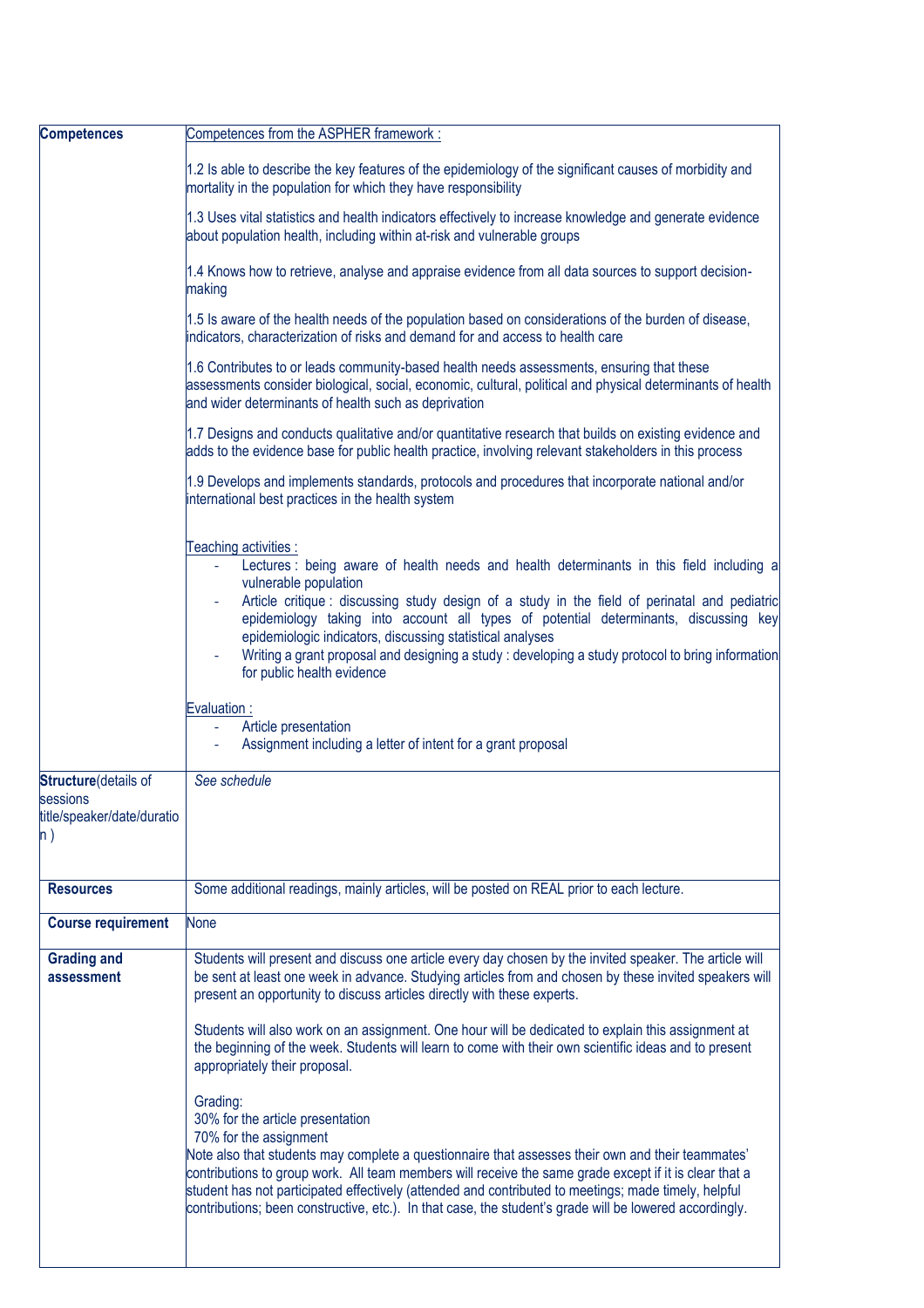| <b>Course policy</b>     | <b>Attendance &amp; punctuality</b>                                                                                                                                                                                    |
|--------------------------|------------------------------------------------------------------------------------------------------------------------------------------------------------------------------------------------------------------------|
|                          | Regular and punctual class attendance is a prerequisite for receiving credit in a course. Students                                                                                                                     |
|                          | are expected to attend each class. Attendance will be taken at each class.                                                                                                                                             |
|                          | The obligations of attendance and punctuality cover every aspect of the course: - lectures, conferences,                                                                                                               |
|                          | group projects, assessments, examinations, as described in EHESP Academic Regulations                                                                                                                                  |
|                          | http://mph.ehesp.fr EHESP Academic Regulation Article. 3).                                                                                                                                                             |
|                          | If students are not able to make it to class, they are required to send an email to the instructor and to the                                                                                                          |
|                          | MPH program coordinating team explaining their absence prior to the scheduled class date. All supporting                                                                                                               |
|                          | documents are provided to the end-of-year panel.                                                                                                                                                                       |
|                          |                                                                                                                                                                                                                        |
|                          | Students who miss class are responsible for content. Any student who misses a class has the responsibility<br>for obtaining copies of notes, handouts and assignments. If additional assistance is still necessary, an |
|                          | appointment should be scheduled with the instructor. Class time is not to be used to go over material with                                                                                                             |
|                          | students who have missed class.                                                                                                                                                                                        |
|                          |                                                                                                                                                                                                                        |
|                          | Lateness: Students who are more than 10 minutes late may be denied access to a class. Repeated late                                                                                                                    |
|                          | arrivals may be counted as absences (See http://mph.ehesp.fr EHESP Academic Regulation Article. 3                                                                                                                      |
|                          | Attendance & Punctuality)                                                                                                                                                                                              |
|                          | Maximum absences authorized & penalty otherwise                                                                                                                                                                        |
|                          | Above 20% of absences will be designated a fail for a given class. The students will be entitled to be                                                                                                                 |
|                          | reassessed in any failed component(s). If they undertake a reassessment or they retake a module this                                                                                                                   |
|                          | means that they cannot normally obtain more than the minimum pass mark (i.e. 10 out of 20)                                                                                                                             |
|                          |                                                                                                                                                                                                                        |
|                          | <b>Exceptional circumstances</b>                                                                                                                                                                                       |
|                          | Absence from any examination or test, or late submission of assignments due to illness, psychological                                                                                                                  |
|                          | problems, or exceptional personal reasons must be justified; otherwise, students will be penalized, as                                                                                                                 |
|                          | above mentioned. Students must directly notify their professor or the MPH academic secretariat before the                                                                                                              |
|                          | exam or before the assignment deadline. Before accepting the student's justification, the professor or the                                                                                                             |
|                          | MPH academic secretariat has the right to request either a certificate from the attending physician or from                                                                                                            |
|                          | a psychologist, or from any other relevant person (See http://mph.ehesp.fr EHESP Academic Regulation                                                                                                                   |
|                          | Article 4 Examinations).                                                                                                                                                                                               |
|                          | Courtesy: All cell phones/pages MUST be turned off during class time.                                                                                                                                                  |
|                          | Students are required to conduct themselves according to professional standards, eating during class time                                                                                                              |
|                          | is not permitted during class time, such as course or group work.                                                                                                                                                      |
|                          |                                                                                                                                                                                                                        |
| <b>Valuing diversity</b> | Diversity enriches learning. It requires an atmosphere of inclusion and tolerance, which oftentimes                                                                                                                    |
|                          | challenges our own closely-held ideas, as well as our personal comfort zones. The results, however,                                                                                                                    |
|                          | create a sense of community and promote excellence in the learning environment. This class will follow                                                                                                                 |
|                          | principles of inclusion, respect, tolerance, and acceptance that support the values of diversity. Diversity                                                                                                            |
|                          | includes consideration of: (1) life experiences, including type, variety, uniqueness, duration, personal                                                                                                               |
|                          | values, political viewpoints, and intensity; and (2) factors related to "diversity of presence," including,                                                                                                            |
|                          | among others, age, economic circumstances, ethnic identification, family educational attainment, disability,                                                                                                           |
|                          | gender, geographic origin, maturity, race, religion, sexual orientation and social position.                                                                                                                           |
|                          |                                                                                                                                                                                                                        |
| <b>Course evaluation</b> | EHESP requests that you complete a course evaluation at the end of the school year. Your responses will                                                                                                                |
|                          | be anonymous, with feedback provided in the aggregate. Open-ended comments will be shared with                                                                                                                         |
|                          | instructors, but not identified with individual students. Your participation in course evaluation is an                                                                                                                |
|                          | expectation, since providing constructive feedback is a professional obligation. Feedback is critical,                                                                                                                 |
|                          | moreover, to improving the quality of our courses, as well as for instructor assessment.                                                                                                                               |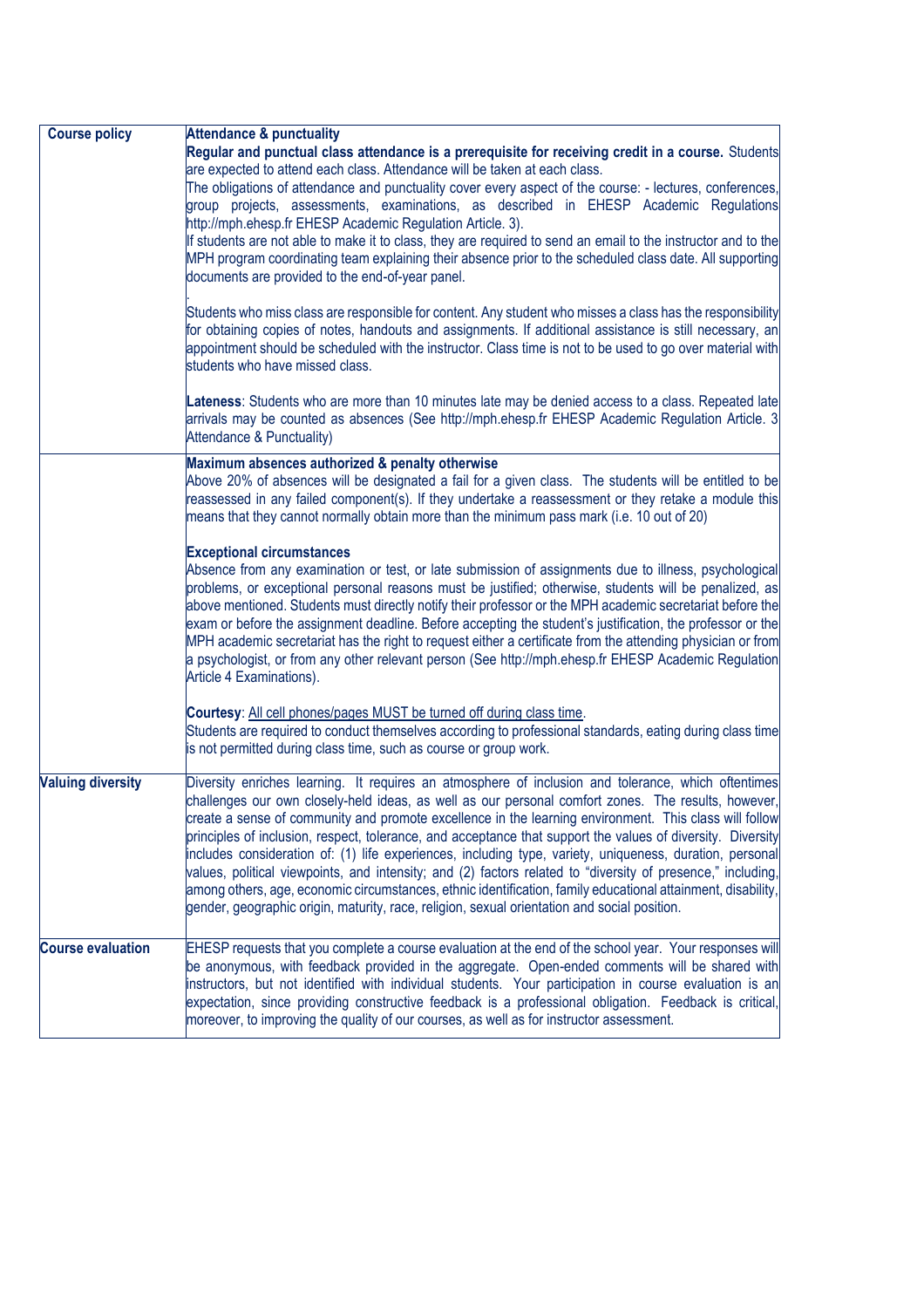| <b>Session Title Monday</b> | <b>Introduction</b><br><b>Surveillance of perinatal health</b>                                                                                                                                              |
|-----------------------------|-------------------------------------------------------------------------------------------------------------------------------------------------------------------------------------------------------------|
| <b>Speakers</b>             | Lecturer: Florence Bodeau-Livinec, MD, MPH,<br><b>PhD EHESP</b><br>Florence.bodeau-livinec@ehesp.fr<br>Invited speaker:<br>Nolwenn Regnault, Santé Publique France                                          |
| <b>Learning Objectives</b>  | Apply epidemiologic tools and methodologies in the field of perinatal and pediatric<br>epidemiology<br>Discuss the key concepts related to surveillance in the field<br>Learn how to build a grant proposal |
| Duration                    | 6 hours                                                                                                                                                                                                     |

| <b>Session Title Tuesday</b> | Child's health<br><b>Social inequalities</b>                                                                                                                                                                                                                              |
|------------------------------|---------------------------------------------------------------------------------------------------------------------------------------------------------------------------------------------------------------------------------------------------------------------------|
| <b>Speakers</b>              | Lecturer: Florence Bodeau-Livinec, MD, MPH,<br><b>PhD EHESP</b><br>Florence.bodeau-livinec@ehesp.fr<br>Speakers: Florence Bodeau-Livinec and Mélanie<br><b>Bertin</b>                                                                                                     |
| <b>Learning Objectives</b>   | Understand key concepts related to social inequalities in the perinatal field, and child's health<br>$\blacksquare$<br>with an example in Benin, sub-Saharan Africa<br>Critically appraise and interpret the findings of perinatal and pediatric epidemiology papers<br>٠ |
| Duration                     | 6 hours                                                                                                                                                                                                                                                                   |

| <b>Session Title</b>       | <b>Nutrition in pregnancy</b>                                                                                                                                                                                              |
|----------------------------|----------------------------------------------------------------------------------------------------------------------------------------------------------------------------------------------------------------------------|
| Wednesday                  | Pharmacoepidemiology                                                                                                                                                                                                       |
| <b>Speakers</b>            | Lecturer: Florence Bodeau-Livinec, MD, MPH,<br><b>PhD EHESP</b><br>Florence.bodeau-livinec@ehesp.fr<br>Invited speakers: Gino Atogba and Jérémie Botton, ANSM                                                              |
| <b>Learning Objectives</b> | Understand key concepts related tonutrition in pregnancy and pharmacoepidemiology in<br>the perinatal and pediatric field<br>Critically appraise and interpret the findings of perinatal and pediatric epidemiology papers |
| <b>Duration</b>            | 6 hours                                                                                                                                                                                                                    |